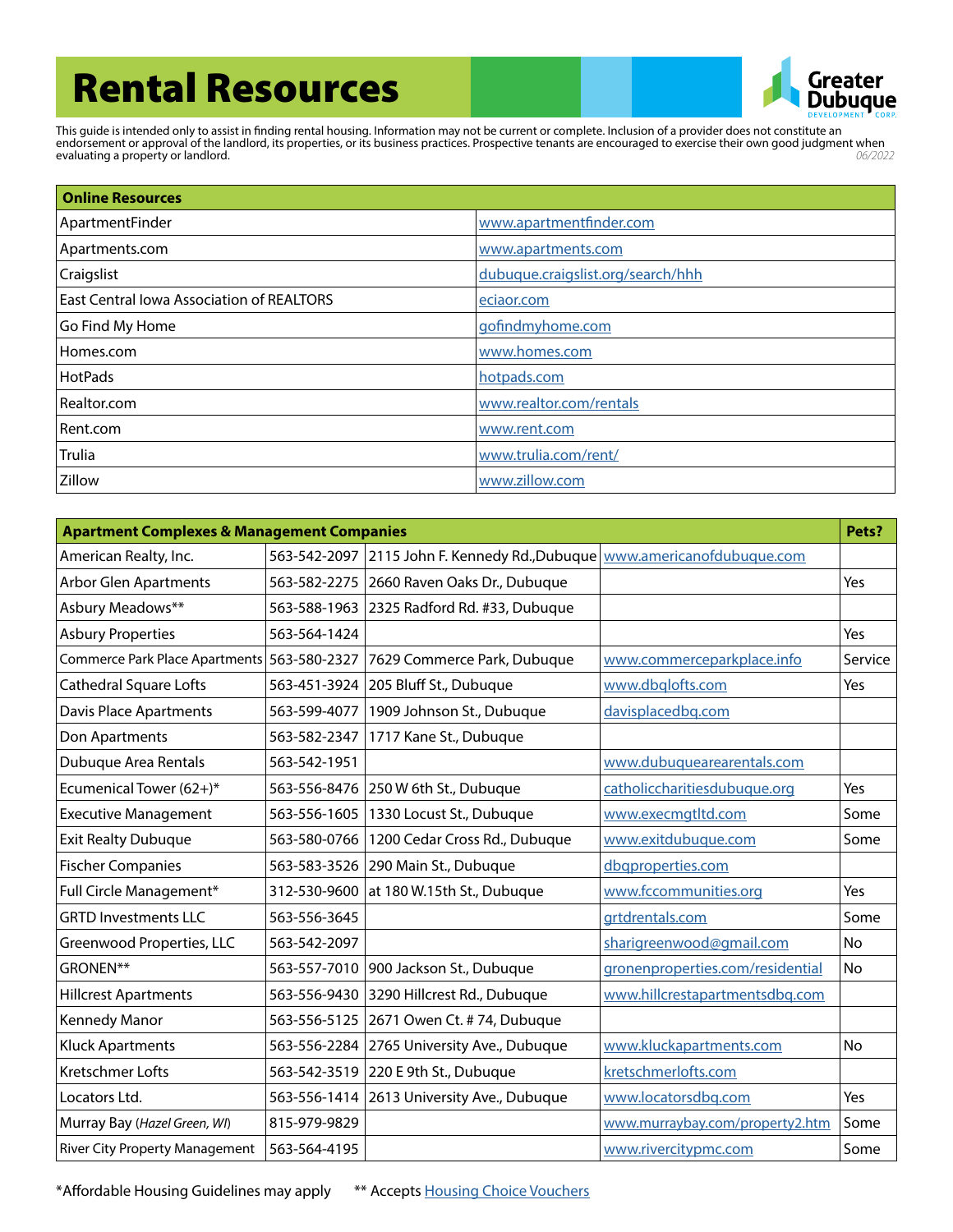| Apartment Complexes & Management Companies, cont.   |              |                                                | Pets?                    |         |
|-----------------------------------------------------|--------------|------------------------------------------------|--------------------------|---------|
| New Eagle Realty                                    |              | 563-556-0050 3250 Kennedy Cir., Ste 7, Dubuque | www.neweaglerealty.com   |         |
| Novelty Iron Works                                  |              | 563-583-4883 333 E. 10th St., Dubuque          | www.noveltyiron.com      | Yes     |
| Penn Place Apartments                               |              | 563-556-5858 3702 Pennsylvania Ave., Dubuque   |                          |         |
| Pleasant View Apartments                            | 563-580-2327 | 2725 Pleasant View Dr., Dubuque                | www.pleasantviewapts.com |         |
| Re/Max Advantage Realty                             | 563-588-3078 | 4029 Pennsylvania Ave. Ste 1, Dubuque          | www.dubuqueareahomes.com | No      |
| Riverworks                                          | 302-479-9600 | 40 Main St., Dubuque                           | riverworks-dubuque.com   |         |
| The Gardens Apartment (Farley, IA)                  | 563-580-2327 | 102 Gardens Ct., Farley                        | thegardensapartments.com | Service |
| Weaver Castle LLC                                   | 608-732-2993 |                                                |                          | Yes     |
| <b>Windsor Park Retirement</b><br>Apartment (55+)** |              | 563-582-0646 801 Davis St., Dubuque            | windsorparkdbg.com       | Service |

| <b>Independent Rentals</b> |              |                        | Pets? |
|----------------------------|--------------|------------------------|-------|
| <b>Judy Davison</b>        | 563-581-3259 |                        |       |
| Cathy Enabnit              | 563-581-4970 |                        | No    |
| Andrea Endter              | 608-778-9697 |                        | No    |
| Susan Farber               | 563-663-5800 | redhouseiowa@gmail.com |       |
| <b>Terri Meadows</b>       | 563-542-5352 | dtmeadows@aol.com      | Small |
| Patricia Michel            | 563-583-4437 | patte1389@qmail.com    |       |
| Chris Stelpflug            | 608-732-2993 |                        |       |

| <b>Short-term Stay   Corporate Rental</b> |              |                           | Pets?                       |     |
|-------------------------------------------|--------------|---------------------------|-----------------------------|-----|
| Drake House                               | 563-599-8807 | 1118 White St., Dubuque   | drakehousestay.com          | No  |
| <b>ECR Corporate Housing</b>              | 563-590-6636 | 2385 Carter Rd., Dubuque  | www.ecrcorporatehousing.com |     |
| Janice Esser                              | 563-581-6073 | 1072 Locust St., Dubuque  |                             |     |
| Juanita Chapman                           | 563-564-7240 |                           | juan2210@live.com           |     |
| Lea Droessler & Dan Schieltz              | 563-590-8175 | 1095 Grove Terr., Dubuque |                             | Yes |
| Novelty Iron Works                        | 563-583-4883 | 333 E. 10th St., Dubuque  | www.noveltyiron.com         | Yes |
| Preferred Corporate Housing               | 800-960-0102 |                           | www.corporates.com          |     |

| Short-term Stay   Hotels                                     |              |                              |                               | Pets?     |
|--------------------------------------------------------------|--------------|------------------------------|-------------------------------|-----------|
| Baymont Inn<br>Contact: Sonny                                | 563-582-3752 | 4025 McDonald Dr., Dubuque   | www.wyndamhotels.com/baymont  | Service   |
| Best Western Plus Dubuque<br>Contact: Diana Schulz           | 563-557-8000 | 3100 Dodge St., Dubuque      | www.bestwestern.com           | Yes       |
| Country Inn & Suites by Radisson<br>Contact: Scott Leibfried | 563-583-2500 | 1315 Associates Dr., Dubuque | www.radissonhotels.com        | Yes       |
| Days Inn<br>Contact: Ron                                     | 563-583-3297 | 1111 Dodge St., Dubuque      | www.wyndamhotels.com/days-inn | Yes       |
| Fairfield Inn by Marriott<br>Contact: Connie                 | 563-588-2349 | 3400 Dodge St., Dubuque      | www.marriott.com              | <b>No</b> |
| Holiday Inn Dubugue/Galena<br>Contact: Tracey Houston        | 563-239-5186 | 450 Main St., Dubuque        | www.ihg.com/holidayinn        | Yes       |
| Hotel Julien Dubuque<br>Contact: Dwight Hopfauf              | 563-588-5561 | 200 Main St., Dubuque        | hoteljuliendubuque.com        | <b>No</b> |
| <b>MainStay Suites</b><br><b>Contact: Shelley Bostic</b>     | 563-557-7829 | 1275 Associates Dr., Dubuque | www.choicehotels.com          | Yes       |
| TownePlace Suites by Marriott<br>Contact: Luke Renner        | 563-258-4500 | 1151 Washington St., Dubugue | www.marriott.com              | Yes       |